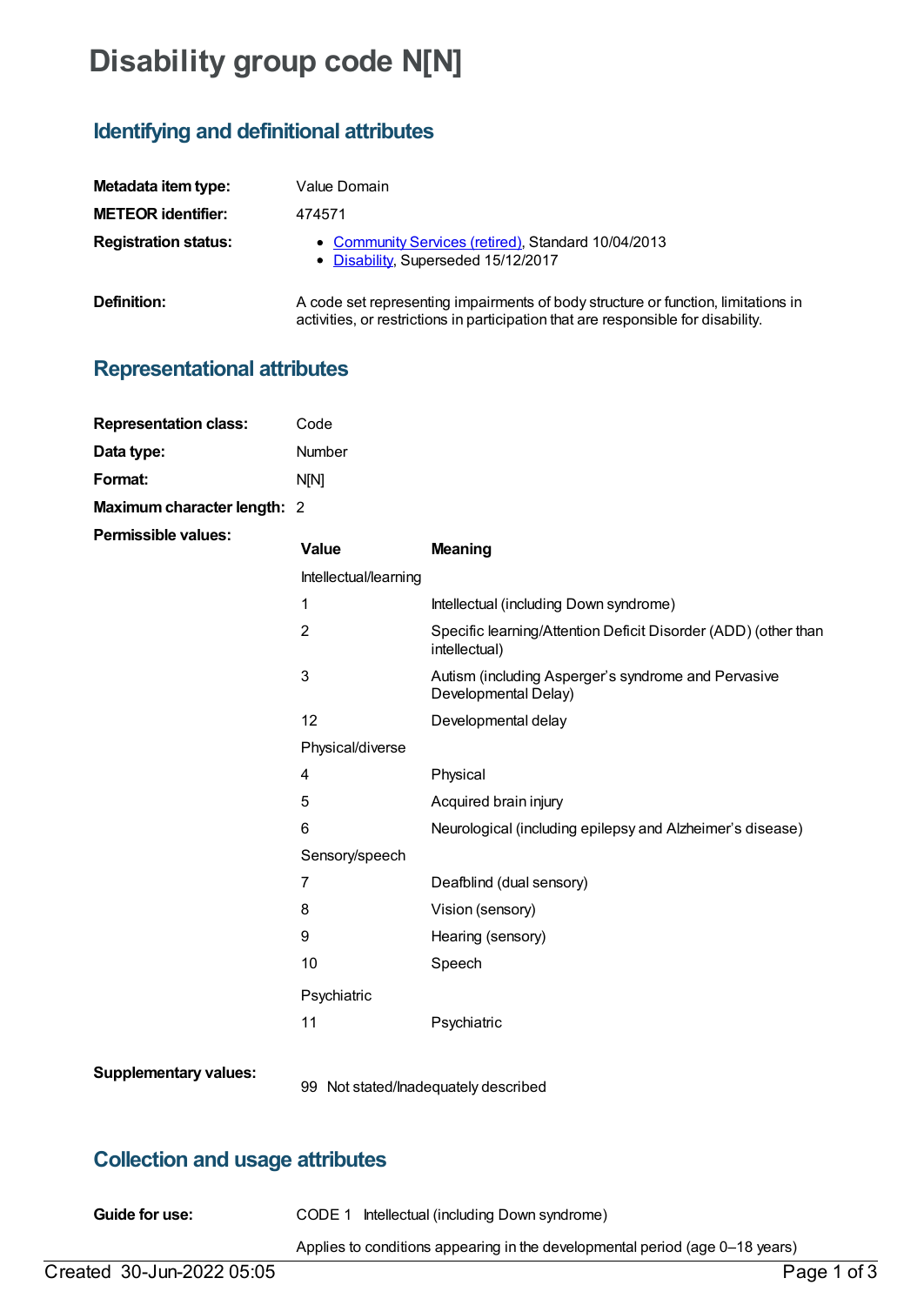associated with impairments of mental functions, difficulties in learning and performing certain daily life skills and limitations of adaptive skills in the context of community environments compared to others of the same age.

Includes: Down syndrome, tuberous sclerosis, cri-du-chat syndrome.

CODE 2 Specific learning/Attention Deficit Disorder (ADD) (other than intellectual)

Learning disability is a general term referring to a group of disabilities, presumed due to central nervous system dysfunction rather than an intellectual disability, covering significant difficulties in the acquisition and use of organisational skills, listening, speaking, reading, writing, reasoning or mathematical skills.

CODE 3 Autism (including Asperger's syndrome and Pervasive Developmental Delay)

Autism is used to describe pervasive developmental disorders involving disturbances in cognition, interpersonal communication, social interactions and behaviour (in particular obsessive, ritualistic, stereotyped and rigid behaviours).

Includes: Asperger's syndrome and Pervasive Developmental Delay.

#### CODE 4 Physical

Physical disability is used to describe conditions that are attributable to a physical cause or impact on the ability to perform physical activities, such as mobility. Physical disability often includes impairments of the neuromusculoskeletal systems including, for example, the effects of paraplegia, quadriplegia, muscular dystrophy, motor neurone disease, neuromuscular disorders, cerebral palsy, absence or deformities of limbs, spina bifida, arthritis, back disorders, ataxia, bone formation or degeneration, scoliosis.

Includes: impairments of the neuromusculoskeletal systems including, for example, the effects of paraplegia, quadriplegia, muscular dystrophy, motor neurone disease, neuromuscular disorders, cerebral palsy, absence or deformities of limbs, spina bifida, arthritis, back disorders, ataxia, bone formation or degeneration, scoliosis.

#### CODE 5 Acquired brain injury

Acquired brain injury is used to describe multiple disabilities arising from damage to the brain acquired after birth. Results in deterioration in cognitive, physical, emotional or independent functioning. May be as a result of accidents, stroke, brain tumours, infection, poisoning, lack of oxygen or degenerative neurological disease.

CODE 6 Neurological (including epilepsy and Alzheimer's disease)

Neurological disability applies to impairments of the nervous system occurring after birth, includes epilepsy and organic dementias (e.g. Alzheimer's disease) as well as such conditions as multiple sclerosis and Parkinson's disease.

CODE 7 Deafblind (dual sensory)

Deafblind refers to dual sensory impairments associated with severe restrictions in communication, and participation in community life.

Deafblindness is not just vision impairment with a hearing loss, or a hearing loss with a vision impairment. Deafblindness is a unique disability of its own requiring distinct communication and teaching practices.

CODE 8 Vision (sensory)

Vision disability encompasses blindness and vision impairment (not corrected by glasses or contact lenses), which can cause severe restriction in communication and mobility, and in the ability to participate in community life.

CODE 9 Hearing (sensory)

Hearing disability encompasses deafness, hearing impairment, hearing loss.

CODE 10 Speech